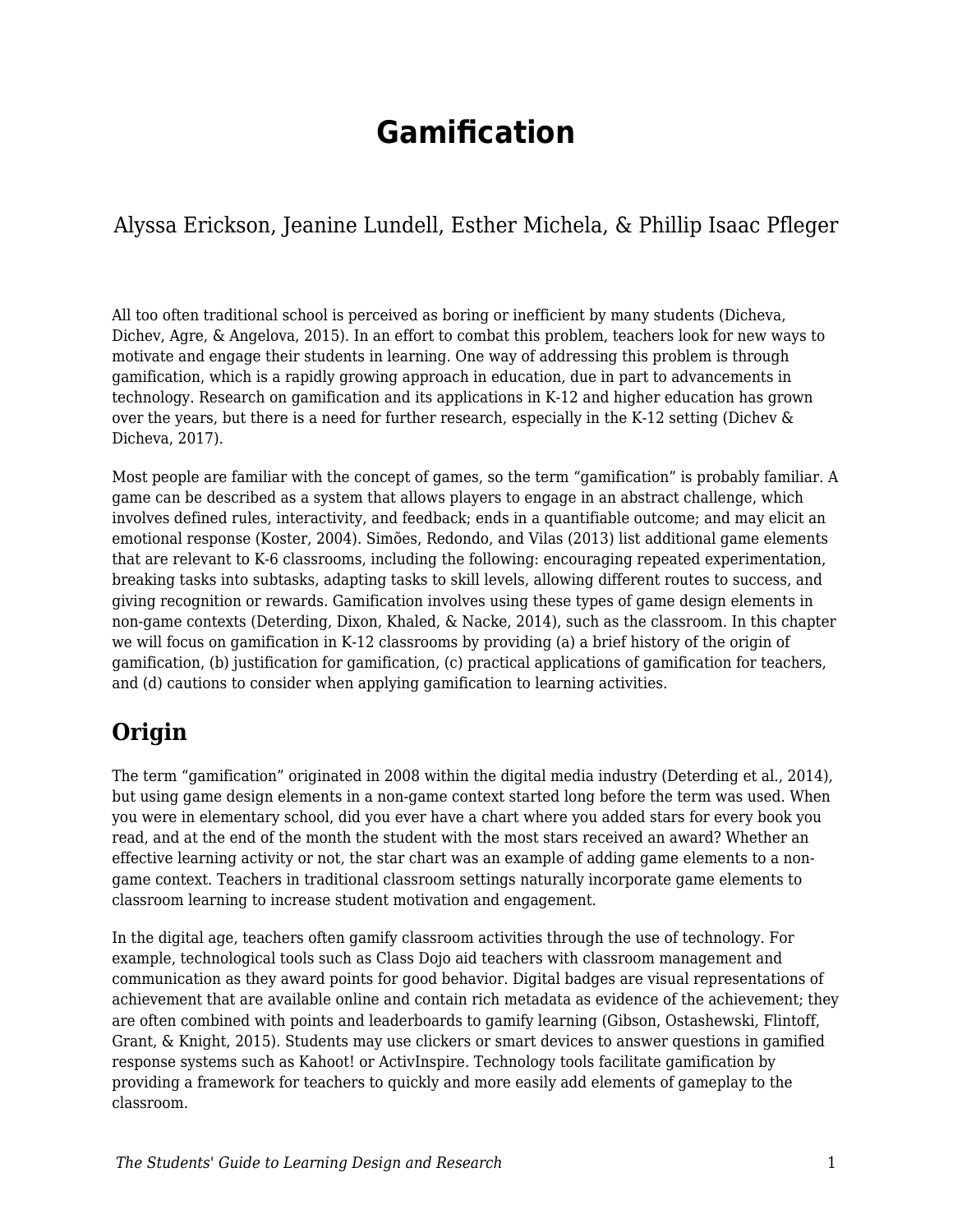### **Defining Gamification**

In this chapter, we define gamification as the incorporation of elements of game design in a classroom setting. The goal of gamification is to use these elements that are game-like, or fun, to create meaningful learning experiences (Kapp, 2012). In creating these meaningful learning experiences, gamification in education has the potential to motivate and engage students during the learning process.

### **Motivating and Engaging**

Gamification includes elements that stimulate both extrinsic and intrinsic motivation. Intrinsic motivation in a classroom manifests itself when students are inherently interested in the content (Ryan & Deci, 2000). Teachers generally want their students to be intrinsically motivated. However, not all classroom tasks are inherently interesting or enjoyable to all students. To address this, game elements can be added to increase extrinsic motivation, which is behavior driven by external rewards. Kapp (2012) asserts that the value of extrinsic motivation should not be dismissed; research studies show that extrinsic rewards can foster intrinsic motivation. For example, intrinsic motivation is fostered when gamification elements "work to increase a feeling of agency and ownership" (Stott & Neustaedter, 2013, p.13), which can help to increase interest and enjoyment.

The excitement and engagement that accompany gameplay is almost universal for all ages but especially for younger students. Simões, et al. (2013) put it this way:

The gamification of education approach has the advantage of introducing what really matters from the world of videogames – increasing the level of engagement of students – without using any specific game. The aim is to extract the game elements that make good games enjoyable and fun to play, adapt them and use those elements in the teaching processes. Thus, students learn, not by playing specific games but they learn as if they were playing a game. (p. 3)

Let's try this out on you, as a reader. Within the next ten seconds, think of at least five words that rhyme with "learn". Ready? Go! 10, 9, 8, 7, 6, 5, 4, 3, 2, 1. Likely, you felt a sense of urgency and focus as you either wrote or thought about these rhyming words. You may be feeling ready to design a gamified learning experience for the classroom. First, we must address a couple of common misconceptions about gamification.

#### **What Gamification is Not**

Many people write or talk about gamification based only on their background knowledge, due to almost universal familiarity of how games work and engage players. This leads to misinterpretation of the term "gamification" and confuses it with other concepts. We will address this messiness before we approach the practical application section.

Game-based learning. Oftentimes, the terms "gamification" and "game-based learning" are used interchangeably, when their meanings differ significantly. Perrotta, Featherstone, Aston, and Houghton (2013) define game-based learning as "the use of video games to support teaching and learning". These are often used to teach or apply specific information and skills. Although video games can be important learning tools, simply bringing a game into the classroom is not gamification. Recall that gamification extracts and uses elements of games to enhance non-game environments, like the classroom.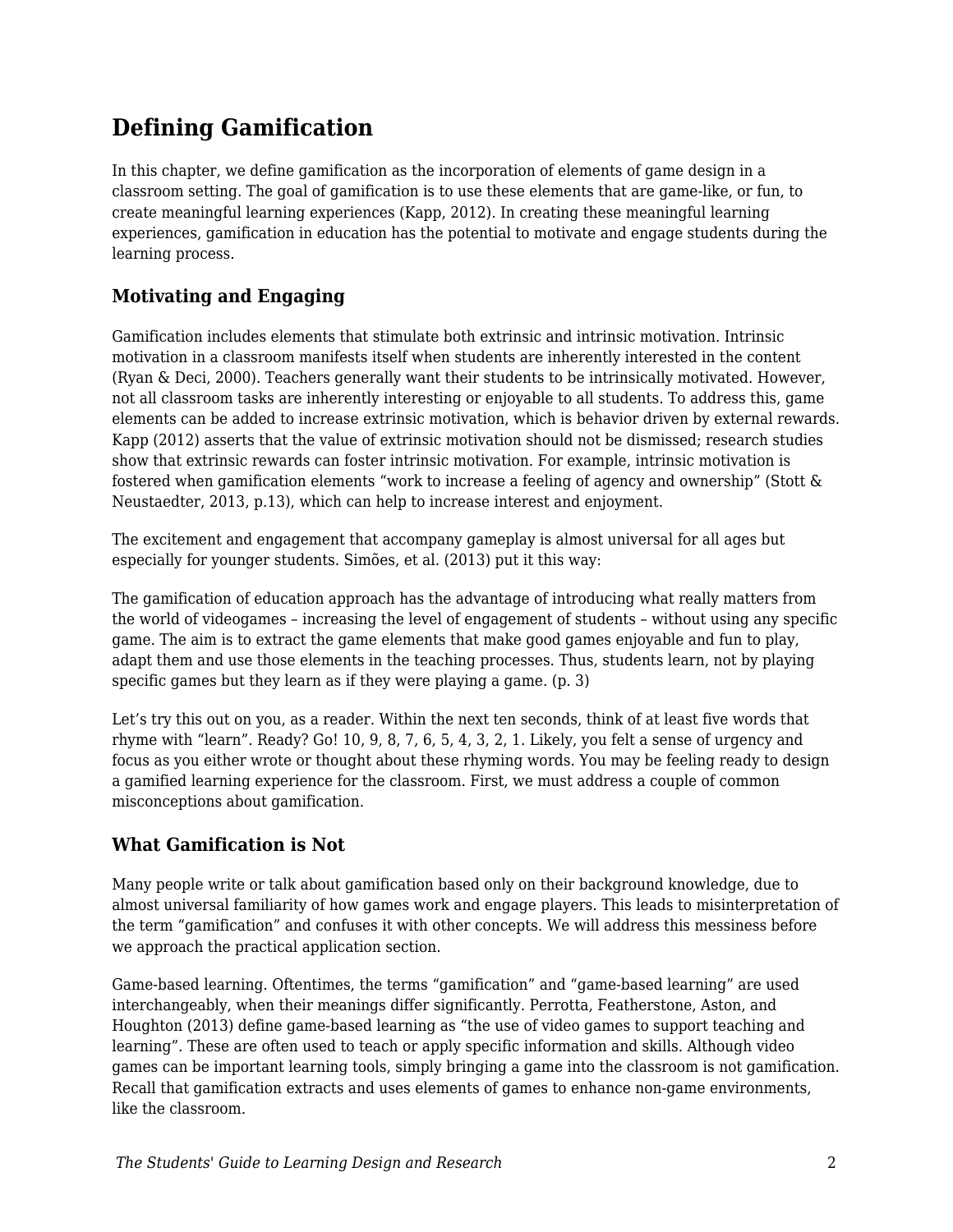Badges, points, and rewards. Effective gamification in education is not simply adding game elements like leaderboards and reward systems with the expectation that students will suddenly learn more. Students do not play games for the points alone, but also for the engaging play, the feedback, and the sense of accomplishment that comes with working hard to master a task (Kapp, 2012). Learning activities that are poorly or inappropriately designed will lead to the overall failure of gamifying the classroom (Winoto & Tang, 2015). For this reason, the rest of this chapter aims to help K-12 teachers design effective learning experiences using gamification.

### **Common Elements for Successful Classroom Gamification**

There are many elements of game design with innumerable possible applications in the classroom. As every teacher must learn, what works in one classroom for one teacher with a particular set of students may not work for another teacher with different students. Incorporating game elements into effective teaching and behavior management strategies will require time for thoughtful preparation, experimentation in implementation, and periodic reflection and adjustments. Research into the effective implementation of gamification is still relatively scarce, especially in the K-12 setting.

Authors studying game-based learning and gamification use different terms to describe similar game elements. Stott and Neustaedter (2013) identified four elements that were consistently successful when applied in the classroom: (a) freedom to fail, (b) rapid feedback, (c) progression, and (d) storytelling.

#### **Freedom to Fail**

Much has been written in recent years about building resilience and persistence in the face of setback and failure (Duckworth, 2016; Dweck, 2008). Freedom to fail means giving students the chance to experiment and fail without pressure or fear of irreversible damage (Stott & Neustaedter, 2013). Video games incorporate this element by offering players multiple lives and opportunities to start from a check-point, rather than at the very beginning each time. Failure can be presented as a necessary step in the learning process rather than being seen as a final destination. In a classroom, having the freedom to fail is important in maintaining student motivation, because it encourages experimentation in problem-solving and fosters persistence through difficult tasks. Related to this idea of freedom to fail is the freedom to choose, or the opportunity to decide one's own path to reach the goal.

One attraction of games is that they allow players to choose both missions and the path to success. These choices require problem solving and lead to natural consequences, from which the player can learn for future attempts. Having agency and autonomy is an element of gamification that can increase engagement and intrinsic motivation in students as they take ownership of their learning and monitor their own progress (Tu, Cherng-Jyh, Sujo-Montes, & Roberts, 2015).

In a classroom, the freedom to fail and to choose can be implemented in many different ways. It can begin with the teacher's attitude. The teacher sets the tone for the class and can emphasize to the students that getting things wrong is a part of learning and not necessarily a bad thing. How a teacher models the learning process and responds when students struggle to understand will affect how students view their failures and ability to learn in the future.

Frequent, low-stakes formative assessments, which may already be a part of a teacher's pedagogy,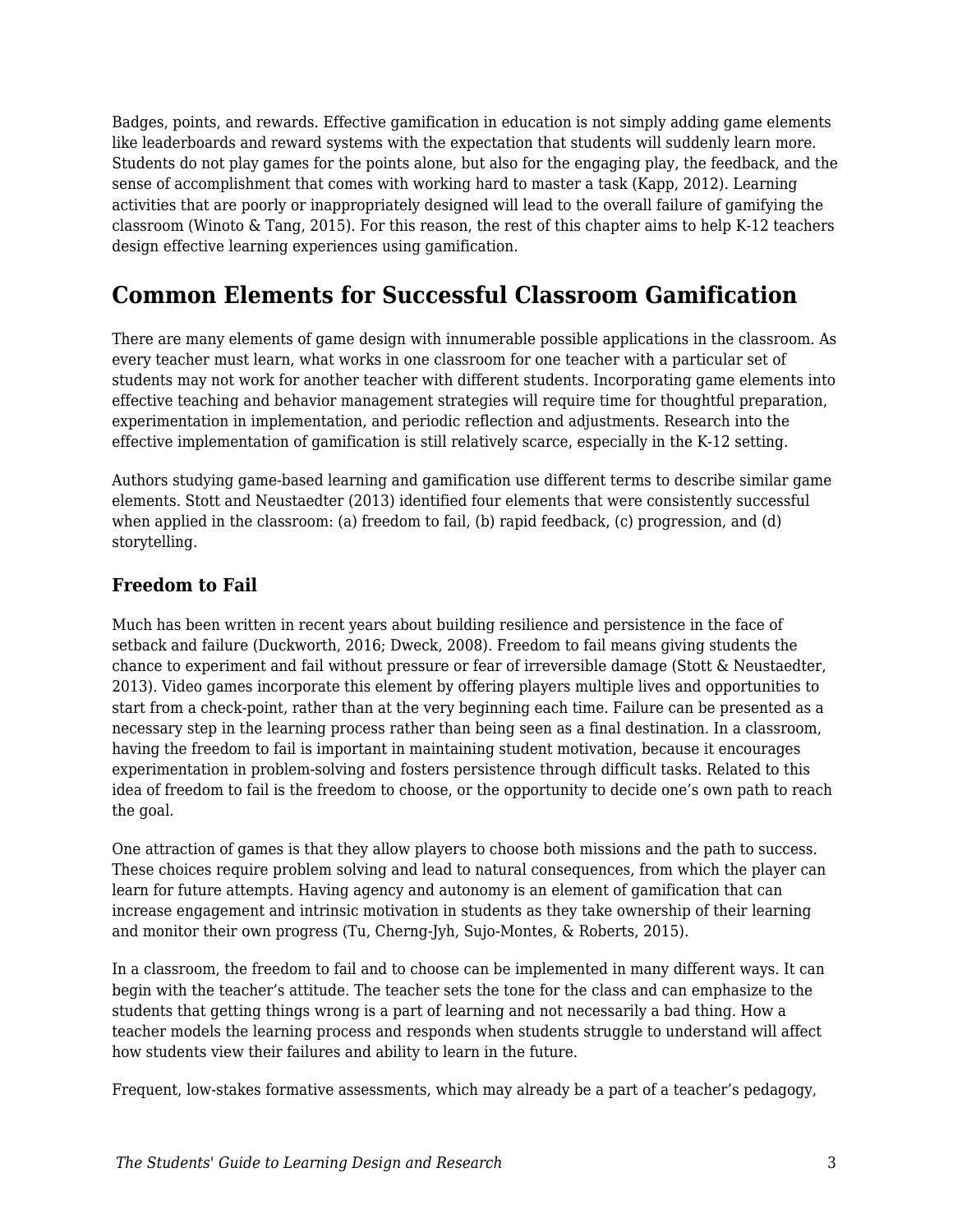can be an effective way to incorporate the freedom to fail element by gauging understanding without the pressure of grades. These assessments can take many forms including ungraded quizzes, explanations to peers, and using hand signs to indicate answers. One way to provide the freedom to choose is to give students different options to show mastery of a skill. For example, instead of assigning certain spelling tasks each night, a teacher might provide a list of possible spelling activities to be completed over the course of the week, with each activity being assigned a certain number of points. By the end of the week, each student must complete enough activities to earn the required number of points. This allows students to choose the course of their learning while promoting mastery of the content.

#### **Rapid Feedback**

Feedback is an integral part of learning in our education system and is important for both the teachers and the students (Stott & Neustaedter, 2013). Rapid feedback allows teachers to gauge the student's current understanding and make instructional decisions in the moment. It also allows students to evaluate their own learning, see the results of their efforts, and make decisions about strategies and next steps. Immediate feedback, especially when paired with repeated chances to implement that feedback, can be an effective learning tool (Simões, et al., 2013). In games, immediate feedback can be seen in earning points, advancing levels, unlocking achievements, earning badges, and moving up on a leaderboard. Take into consideration that gamified feedback can be provided for making academic progress as well as for meeting behavior expectations. Providing feedback can be implemented in a variety of ways.

Technology tools exist that can make it easier for a teacher to record and quickly analyze student answers. Classroom response systems (i.e., clickers or other electronic feedback devices) have become more readily available in many schools. Teachers can prepare questions or quizzes in advance or create a class poll in the moment. While technology can make immediate, individualized feedback easier, there are other ways to provide feedback as well. Teachers can provide immediate feedback in written and verbal forms. Peer feedback and input can also be effective in helping students gauge their own progress.

Feedback in the form of leaderboards or progress charts can serve to motivate students in various tasks. There are examples of school-wide leaderboards for reading books and mastering math skills, and even for measuring the progress of fundraising competitions. Leaderboards provide a visual representation of accomplishments, provide recognition, and, in theory, provide motivation for other students.

One teacher applied both the freedom to fail and rapid feedback elements while teaching a college psychology course. The course involved a two-day unit on statistics, one of the more potentially boring portions of the class for many of the students. For several semesters this unit was conducted as a lecture, which consistently led to increased absences and social media usage during class, so a follow-along approach was employed. The follow-along approach yielded little benefit, however. Finally, a gamified approach was taken, in which a mystery was presented to the students in several rounds and data sets. Each round required students to submit a summary of their findings, which were only accepted when the students had met the learning objective for each round. This led to many iterations on behalf of the students and instantaneous feedback. An analysis of student perceptions showed that students thought more highly of statistics after participating in the game. Furthermore, they were less worried about failing and were more willing to ask questions. Overall, the activity gave them a sense that they could learn statistics.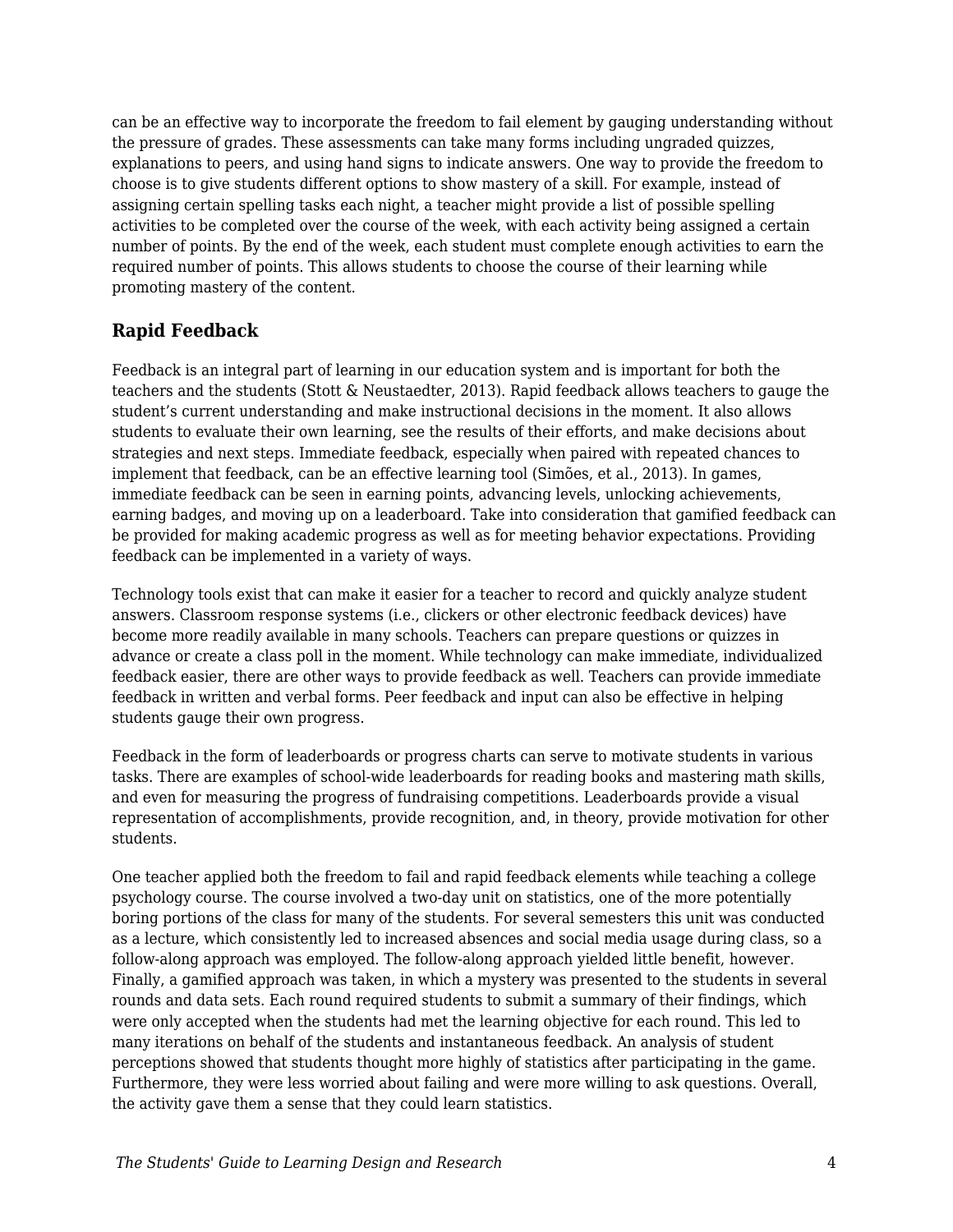#### **Progression**

Progression is another element of game design that often leads to success in the classroom. Progression gives the player the impression of advancement by (a) increasing the difficulty of obstacles (e.g., more capable opponents, limited resources, more complex missions) and (b) enhancing the player's ability (e.g., extra resources, new powers, leveling up, experience, increased skill) (Stott & Neustaedter, 2013). These obstacles and enhancements often serve to keep the player "[operating] at full capacity" (Nakamura & Csikszentmihalyi, 2014, p. 90). This phenomenon is known as being in flow (Figure 1).

It may be possible that the dynamics of game progression encourage students to be in Vygotsky's zone of proximal development as well (Chaiklin, 2003), since scaffolding is associated with the principle of progression (Stott & Neustaedter, 2013). This would also imply a balance between what is asked of students and the resources provided for them to succeed.

#### Figure 1

Games and Flow Theory. Limitations Such as Resources, Levels, Etc. Work to Keep Game Players in Flow.

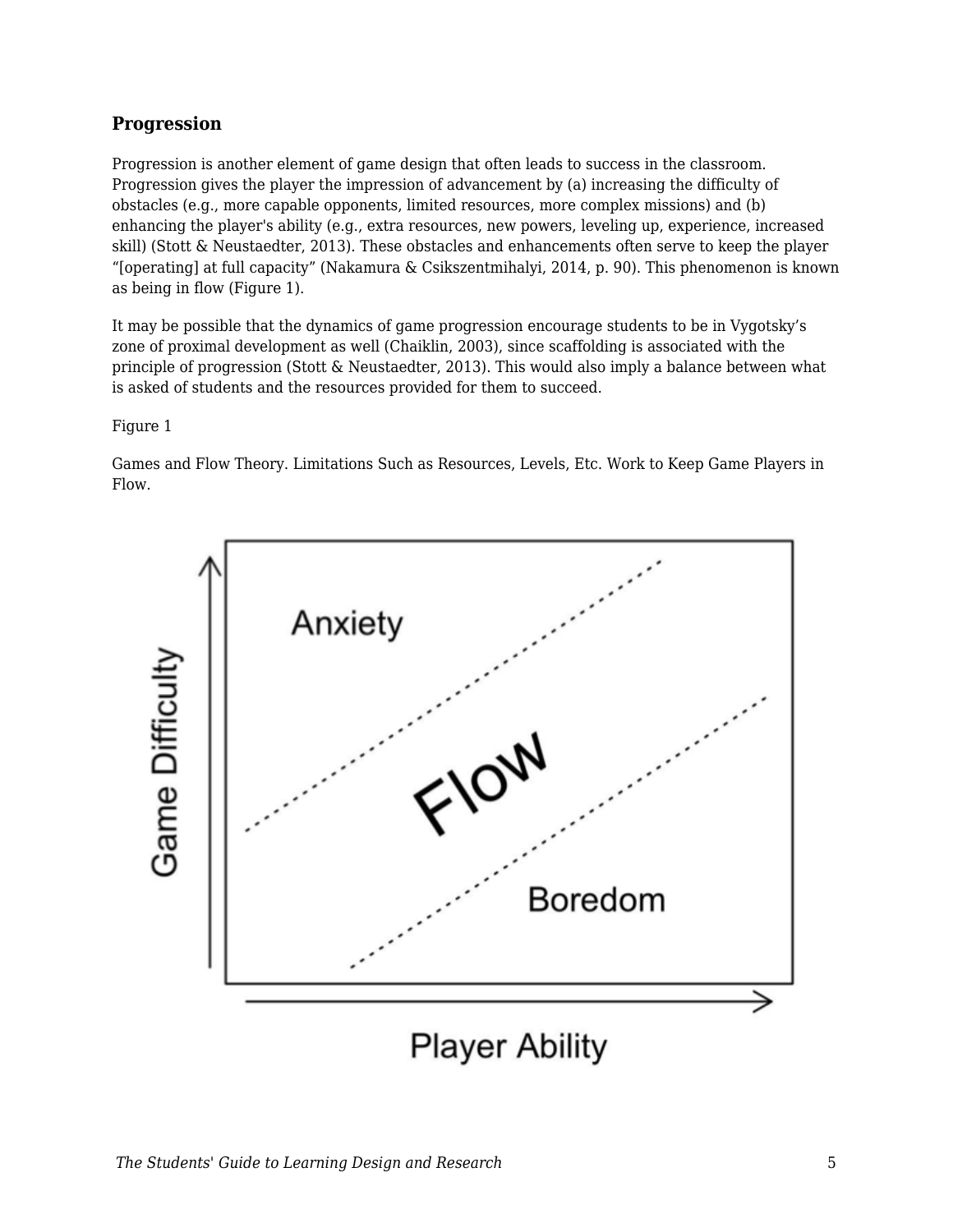Take a moment and consider a game you have played recently. In what way did the game progress? Did the challenges become increasingly difficult? Were you more capable of success by the end of the game than at the beginning? Examine the following examples of progression applied to the classroom, and consider how you might incorporate this principle into your teaching efforts.

One professor incorporates progression by the passage of "years" in a simulation he has designed. In the simulation, students are required to make decisions for a country as if they were the governing body. They are responsible for balancing public opinion, carbon emissions, stability of the economy, and money. In order to play the game, students must do the basic homework. Students are able to write reports for bonuses within the simulation, which have increasing requirements as the semester goes on.

Another way to incorporate progression may be in the form of badges. Badges in this setting are much like they are in the Boy Scouts. They represent skills that a student has shown they possess. Khan Academy is one example of using badges to encourage progression in academic skills, as well as in behaviors such as persistence. Students can earn points and badges for small academic achievements, such as completing 3-5 math problems correctly in a row, or for large achievements, such as mastering a set of skills. Extra badges are awarded for persistence through difficult tasks. For example, when a student struggles with a skill, they can earn a badge for watching an explanatory video on that topic. Khan Academy encourages regular use of the program by giving badges for logging in every day for a week or month. Student progression in different areas of a classroom can be acknowledged using badges.

#### **Storytelling**

A well-made story in a game draws players in and compels them to move forward. Likewise, in an educational setting, a story functions as a way to put learning into a meaningful context, thus increasing engagement and motivation (Stott & Neustaedter, 2013). According to Brandon Sanderson, New York Times Best Selling Author, the most important principles of storytelling are character, setting, and plot. These are held together by the conflict of the story (BYU English, 2014). For example, consider a familiar story where the main character is a small yellow blip on a screen. The setting is a neon maze filled with Pac-Dots, which our hero, Pac-Man, is determined to devour. However, ghosts haunt this labyrinth and are after our hero. The player must navigate Pac-Man through the maze, while avoiding danger and eating Power Pellets for a distinct advantage over the ghosts. All of this is weaved together in the continual pattern of eating, running, and fighting that is characteristic of the Pac-Man series.The same principles of story that have pulled generations of players into Pac-Man may be applied just as effectively to the classroom.

Consider, as an example, a class driven by a semester-long consulting project. The setting is the classroom, the characters are the students and teacher, and the plot is driven by the need of a client. After an initial presentation of the client problem (i.e., the conflict), every moment in class is directed toward devising a solution. Consequently, learning occurs in an authentic context. An application of storytelling does not require warlocks or ninjas to be successful. Here the story was provided by simply giving the students a reason for their learning. This goes to show that a story does not need to be fantastical or to begin with "Once upon a time." Instead, good use of story may be as simple as providing a meaningful problem to solve with the learned material.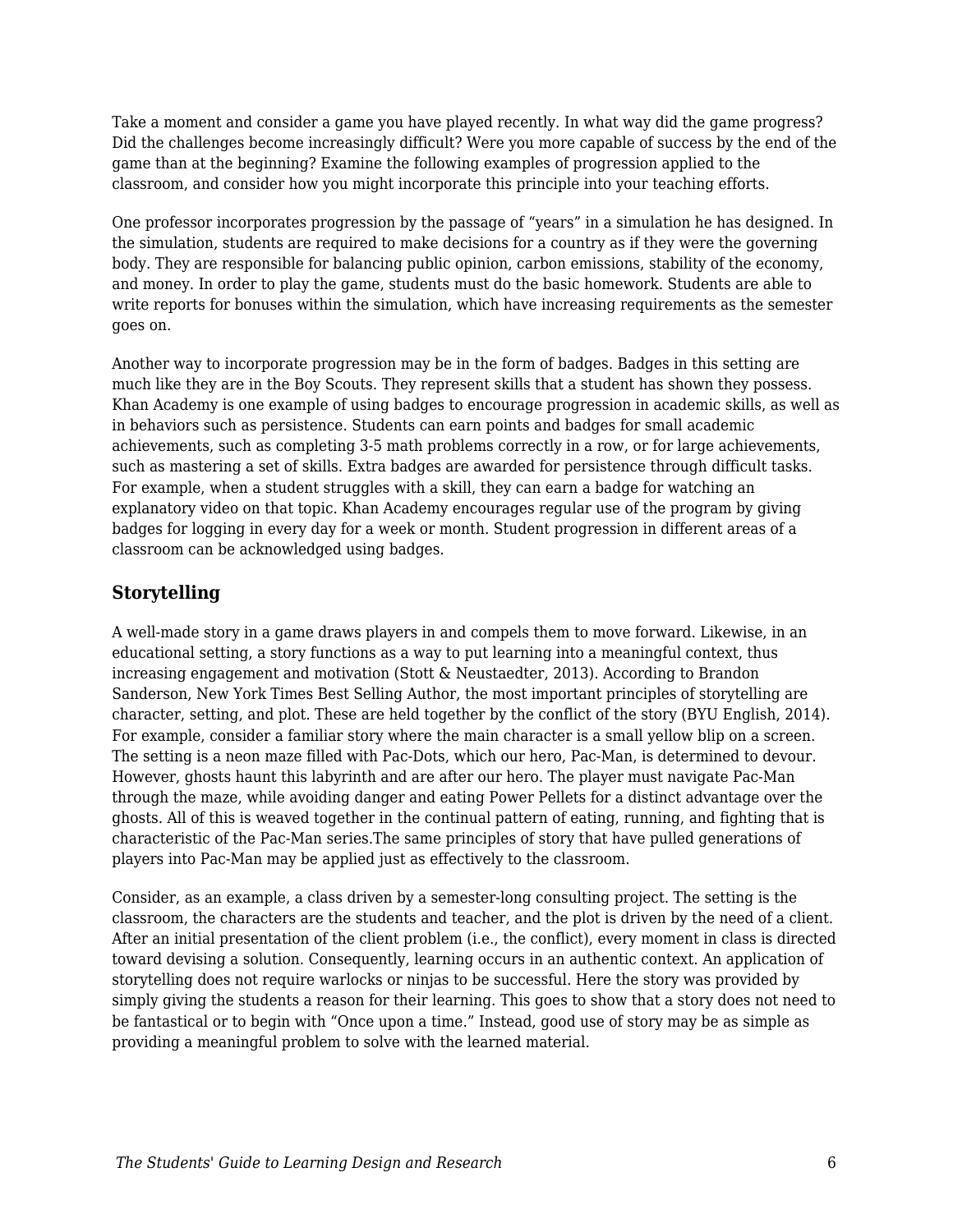### **Cautions**

Gamification can be useful in motivating and engaging students in K-12 classrooms, but there are times when gamification should not be used. Karl Kapp (2013) in his book The Gamification of Learning and Instruction Fieldbook: Ideas into Practice offers several "wrong" reasons to use gamification.

Just because something is cool, fun, and popular does not mean it will lead to learning (Kapp, 2013). Be on the lookout for this "wrong" reason when making the decision to gamify something in the classroom. PBL (points, badges, leaderboards) are the most commonly implemented aspect of gamification, though often without justification (Dichev & Dicheva, 2017). Neither the fun factor, nor the popularity factor (e.g., other teachers are using gamification) should be the driving force behind using a gamified approach for an interactive learning activity.

Deciding to gamify a learning activity on the assumption that everyone loves a game is another "wrong" reason to use gamification (Kapp, 2013). Evaluating the audience that will be participating in the activity is an important step in the design process. Some students love games and competition, but others do not. Instructors should use an approach that will appeal to their specific group of students.

Using gamification with the idea that students will play the game and never know that they are learning is not a good justification for gamifying a learning activity. Research shows that students retain information longer when they know what they are learning (Kapp, 2013). Gamification should highlight the lessons learned. Pre-discussion and post-discussion about concepts learned in the gamified activity are important to consider.

Some instructors choose to gamify activities in the classroom, because they think it is easy. It is not. Designing gamified activities that meet specific learning outcomes is challenging. It requires a large amount of/planning beforehand and thoughtful consideration of the desired outcomes of the activity.

## **Conclusion**

Gamification uses game elements in a classroom setting to increase motivation and engagement. Teachers naturally use game elements in classroom activities, and the digital age has increased the technological tools that are available to do so. Currently, more research is needed in the realm of gamifying K-12 education, where only a limited number of studies have been published (Dichev & Dicheva, 2017). However, there have been four game elements identified that can help a K-12 teacher to successfully gamify learning activities in the classroom: (a) freedom to fail, (b) rapid feedback, (c) progression, and (d) storytelling. While implementing these game elements in the classroom, teachers should purposefully consider what will best help their student to learn. When teachers thoughtfully gamify their classrooms, they are likely to see an increase in student motivation and engagement.

### **References**

BYU English (2014). Brandon Sanderson's 321 Class - Lecture 1. Retrieved from https://www.youtube.com/watch?v=s9X4eSi42vQ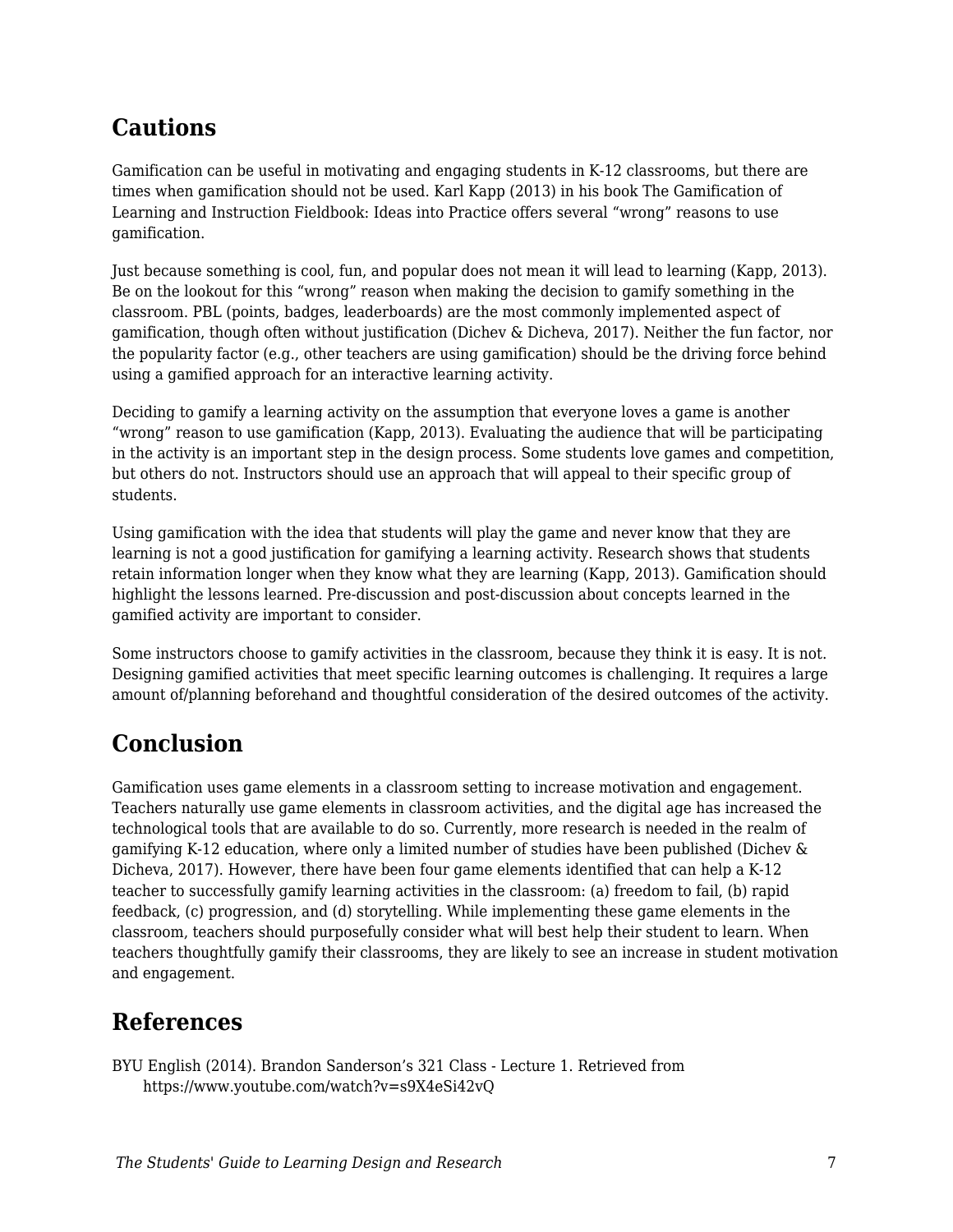Chaiklin, S. (2003). The zone of proximal development in Vygotsky's analysis of learning and instruction. Vygotsky's Educational Theory in Cultural Context, 1, 39-64.

Deterding, S., Dixon, D., Khaled, R., & Nacke, L. (2011). From game design elements to gamefulness:

- Defining "gamification." In A. Lugmayr, H. Franssila, C. Safran, & I. Hammouda (Eds.), MindTrek 2011 (pp. 9–15). doi: 10.1145/2181037.2181040
- Dichev, C. & Dicheva, D. (2017). Gamifying education: what is known, what is believed and what remains uncertain: a critical review. International Journal of Educational Technology in Higher Education, 14(9).doi 10.1186/s41239-017-0042-5

Dicheva, D., Dichev, C., Agre, G., & Angelova, G. (2015). Gamification in education: A systematic

mapping study. Journal of Educational Technology & Society, 18(3), 75-88.

Duckworth, A. (2016). Grit: The power of passion and perseverance. NY: Scribner.

- Dweck, C. (2008). Mindset: The new psychology of success. NY: Ballantine Books.
- Gibson, D., Ostashewski, N., Flintoff, K., Grant, S., & Knight, E. (2015). Digital badges in education. Education and Information Technologies, 20(2), 403-410.
- Kapp, K. M. (2012). The gamification of learning and instruction: Game-based methods and strategies for training and education. San Francisco, CA: Pfeiffer.
- Kapp, K. M. (2013). The gamification of learning and instruction fieldbook: Ideas into practice [Google Books version]. John Wiley & Sons.
- Kustor, R. (2005). A theory of fun for game design. Scottsdale, AZ: Paraglyph Press.
- Nakamura, J., & Csikszentmihalyi, M. (2002). The concept of flow. In C. R. Snyder & S. J. Lopez (Eds.), Handbook of positive psychology (pp. 89–105). New York: Oxford University Press.
- Perrotta, C., Featherstone, G., Aston, H., & Houghton, E. (2013). Game-based learning: Latest evidence and future directions (NFER Research Programme: Innovation in Education). Slough: NFER.
- Ryan, R. M., & Deci, E. L. (2000). Intrinsic and extrinsic motivations: Classic definitions and new directions. Contemporary educational psychology, 25(1), 54-67.
- Simões, J., Redondo, R. D., & Vilas, A. F. (2013). A social gamification framework for a K-6 learning platform. Computers in Human Behavior, 29(2), 345-353.
- Stott, A. & Neustaedter, C. (2013). Analysis of Gamification in Education, Technical Report. Connections Lab. Surrey, BC, Canada: Simon Fraser University. Retrieved from http://clab.iat.sfu.ca/pubs/Stott-Gamification.pdf
- Tu, Ch-H., Cherng-Jyh, Y., Sujo-Montes, L., & Roberts, G. (2015). Gaming personality and game dynamics in online discussion introductions. Educational Media International, 52(3), 155-172. doi:10.1080/09523987.2015.1075099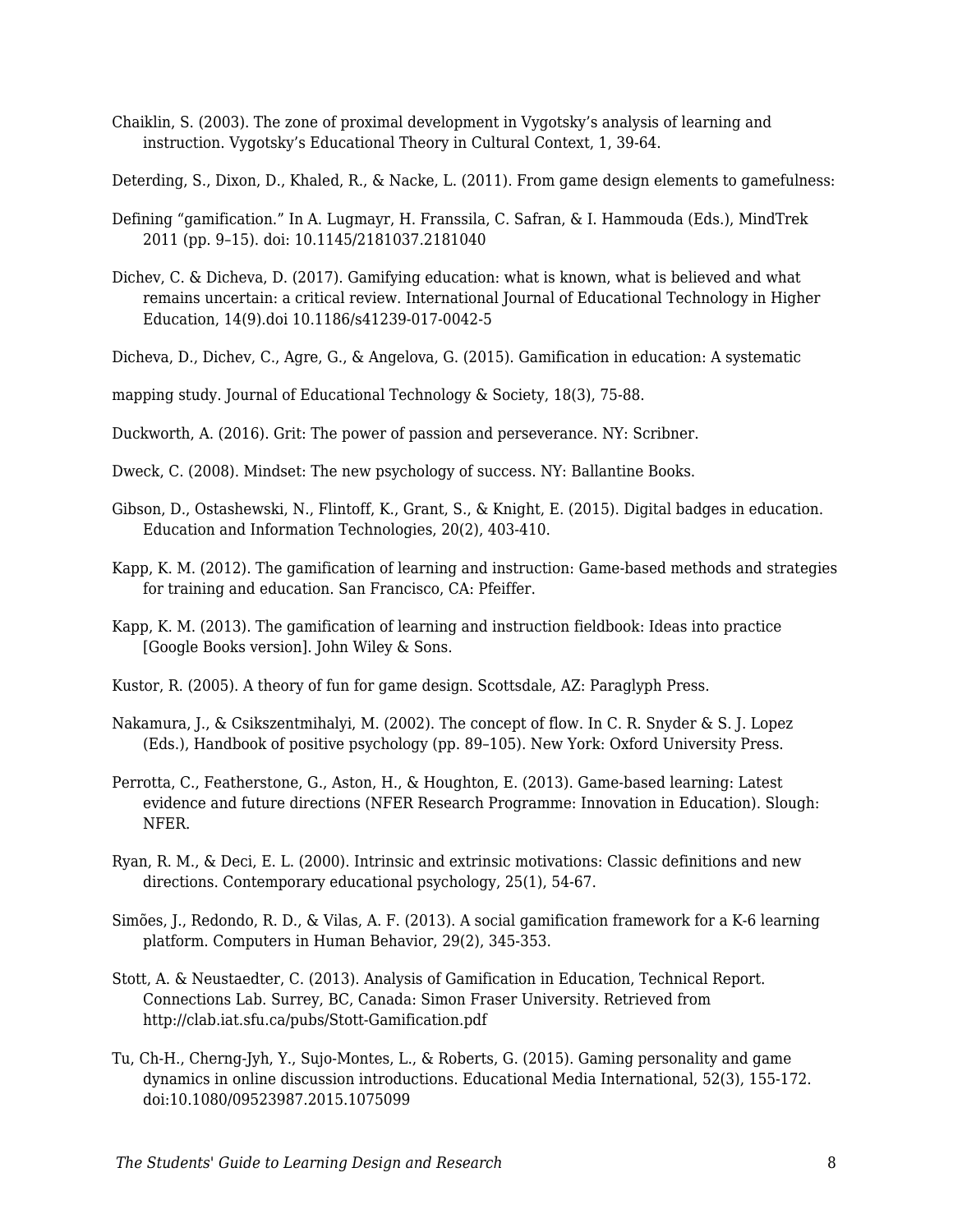Winoto, P., & Tang, T.Y. (2015). From market place to collusion detection: Case studies of gamification in education. In [Reiners](https://link-springer-com.erl.lib.byu.edu/search?facet-creator=%22Torsten+Reiners%22), T., [Wood, L.C. \(Eds.\)](https://link-springer-com.erl.lib.byu.edu/search?facet-creator=%22Lincoln+C.+Wood%22) Gamification in Education and Business (pp. 277-290) doi:10.1007/978-3-319-10208-5\_1